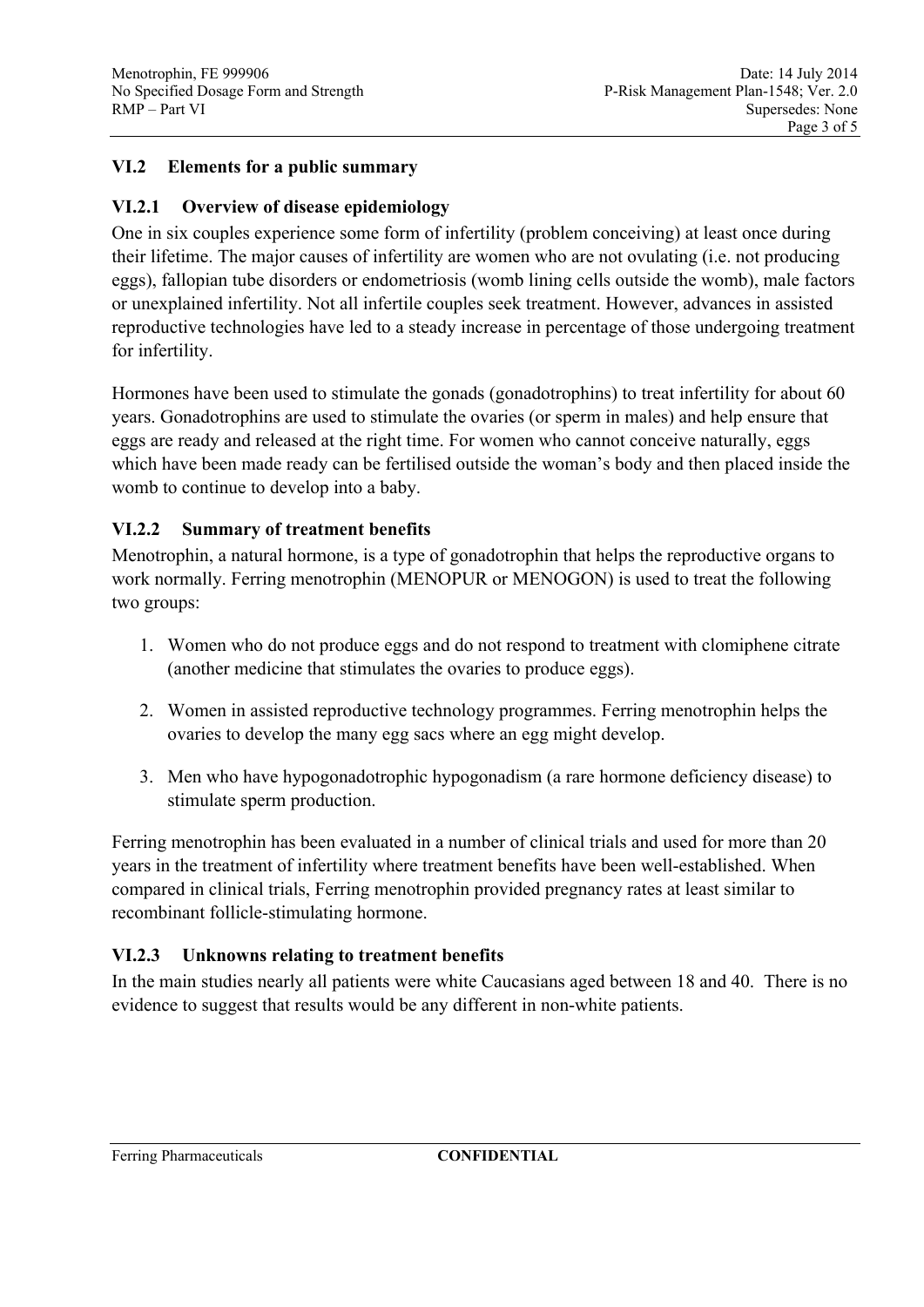# **VI.2.4 Summary of safety concerns**

# **Important identified risks**

| <b>Risk</b>                                                                                          | What is known                                                                                                                                                                                                                                                                                                                                                         | Preventability                                                                                                                                                                                        |
|------------------------------------------------------------------------------------------------------|-----------------------------------------------------------------------------------------------------------------------------------------------------------------------------------------------------------------------------------------------------------------------------------------------------------------------------------------------------------------------|-------------------------------------------------------------------------------------------------------------------------------------------------------------------------------------------------------|
| Overly high levels of activity<br>in the ovaries (Ovarian<br>hyperstimulation syndrome<br>$\{OHSS\}$ | Ovarian hyperstimulation syndrome<br>occurs when the ovaries over respond<br>to treatment, especially when medicines<br>to trigger ovulation have been used.<br>Symptoms may include feeling sick,<br>weight gain and diarrhoea, or more<br>serious events in severe cases. It occurs<br>in about 12% of female patients, with<br>severe cases occurring in about 4%. | If the ovaries are starting to over<br>respond, medicines to trigger<br>ovulation should not be used.                                                                                                 |
| Severe allergic reactions<br>(Anaphylactic reaction)                                                 | Severe allergic reactions are potentially<br>life-threatening if not treated. No cases<br>of severe allergic reactions occurred<br>during clinical trials. Few cases have<br>since been reported, but the chance of<br>this occurring seems to be very low.                                                                                                           | Patients may not use Ferring<br>menotrophins if they are allergic<br>to menotrophin or to any of the<br>non-active ingredients. The first<br>injection should be under direct<br>medical supervision. |

### **Important potential risks**

| <b>Risk</b>                                                                             | What is known<br>(Including reason why it is considered a potential risk)                                                                                                                                                                                                                                                                                                                                                                                                                                                                                                                             |
|-----------------------------------------------------------------------------------------|-------------------------------------------------------------------------------------------------------------------------------------------------------------------------------------------------------------------------------------------------------------------------------------------------------------------------------------------------------------------------------------------------------------------------------------------------------------------------------------------------------------------------------------------------------------------------------------------------------|
| Using too much medication<br>(overdosage) for<br>MENOPUR 600 IU and<br>1200 IU products | If the instructions are not properly followed and not all of the solvent is used<br>when preparing MENOPUR 600 IU and 1200 IU products, there is a risk<br>that the concentration of the solution will be too high, resulting in too much<br>medication being used. The chance of this occurring seems to be very low<br>and in the few cases where this has occurred, no undesired effects have been<br>reported.                                                                                                                                                                                    |
| <b>Blood</b> clots<br>(thromboembolic events<br>$\{TEE\}$                               | These could affect the arteries or veins and can be a complication of ovarian<br>hyperstimulation syndrome. Known risk factors for blood clots include<br>previous having had blood clots, severe obesity, clotting disorders,<br>immobilisation and pregnancy. Untreated blood clots may develop into life-<br>threatening conditions. The chance of this occurring seems to be very low.                                                                                                                                                                                                            |
| Cancer of the reproductive<br>organs                                                    | Ovarian cancer is relatively common cancer in women, with about 1 in 70<br>women eventually developing ovarian cancer and 1 in 100 women die from<br>it. The risk of developing cancer of reproductive system organs is<br>comparatively higher in infertile women seeking infertility treatment. In<br>literature, ovarian and other reproductive organ cancers have been reported<br>in women who have undergone multiple drug treatments for infertility,<br>however, it is not yet known if treatment with gonadotrophins increases the<br>risk of reproductive organ cancers in infertile women. |